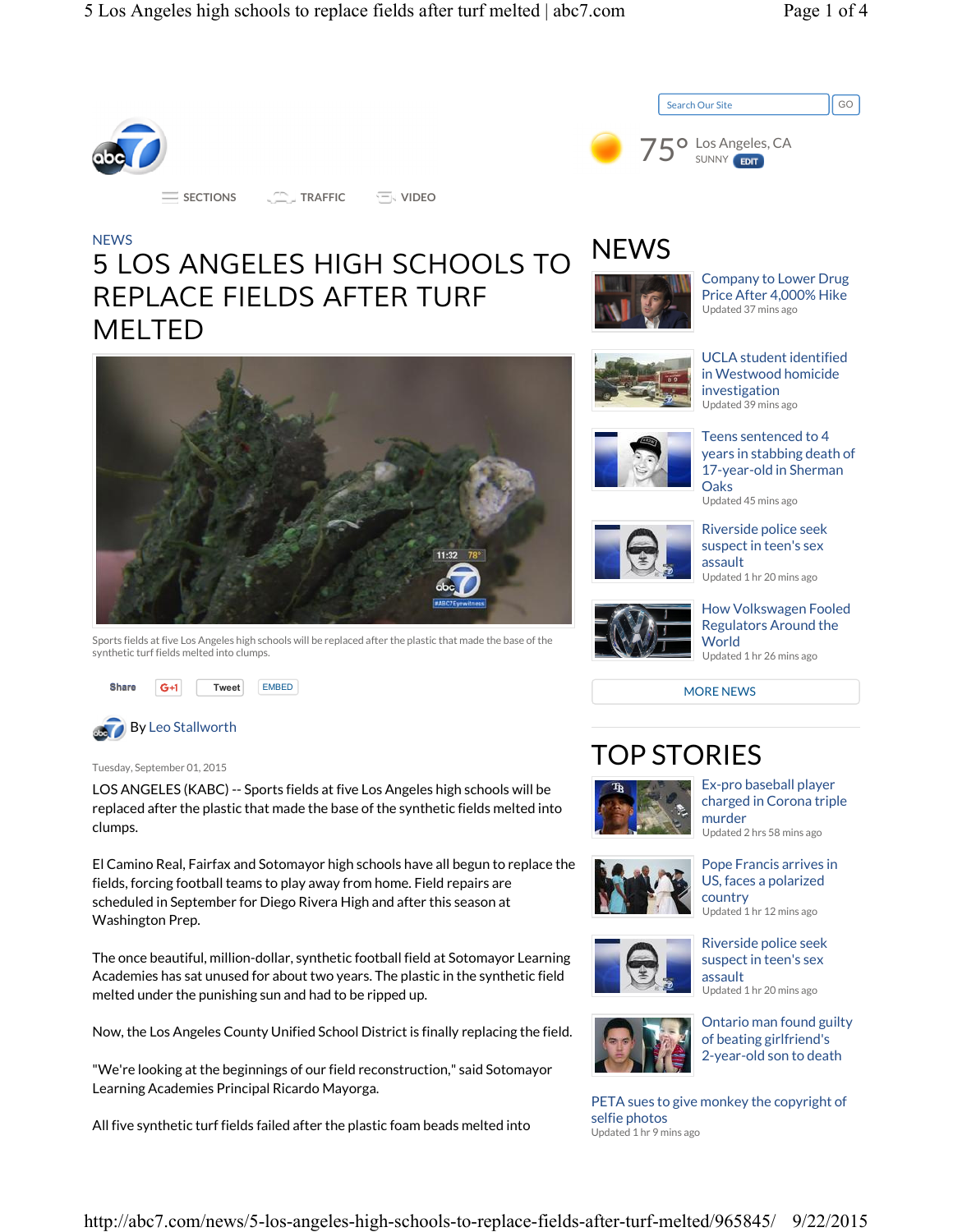clumps. LAUSD said it noticed the problem about three years ago and deemed the fields off-limits to students.

"We always err on the side of caution. If it looks like it was going to be in an unsafe condition, we took them out of service," said Mark Hovatter, chief facilities executive for the LAUSD.

Mayorga says it's been tough for athletes hitting the road every game.

"It's been a frustration for our athletic director and for our teams, our soccer teams, you know, championship team, our football team," he said.

The district says it's working with Regal Field, a Chinese company that manufactured the synthetic material, to pay for a portion of the cost to install the new football fields. The schools installed the fields within the last five years.

The company allegedly offered an eight-year warranty on its work, but some of the fields have melted since then.

"They've already offered us some amount of money, we just didn't think it was enough," Hovatter said.

The district plans to have new turf on all five fields by the end of the year.

"We're on the final stages on several of them. One of the issues [was] we were in debate with the manufacturer about who should pay for the replacements and rather than have our students suffer and not have a place to play, we decided to go ahead and front the money, and now we're seeking reimbursement from the manufacturer," Hovatter said.

#### *The Associated Press contributed to this report.*



(Copyright ©2015 KABC-TV. All Rights Reserved.)

# YOU MIGHT ALSO LIKE



Man Abandons Dog in Frigid Cold Weather Pet MD



No Way They're 60-Plus! AARP



The Richest Woman in the World is Worth \$41.7 Billion Forbes



Suspect wanted in Hemet double homicide caught in Tijuana Updated 2 hrs 3 mins ago

Teens sentenced to 4 years in stabbing death of 17-year-old in Sherman Oaks Updated 45 mins ago

1st confirmed death from West Nile virus in Orange County

Police seek public's help in San Bernardino shooting death Updated 2 hrs 13 mins ago

World's oldest panda gets ice cake for his birthday

LA City Council declares homelessness an emergency

#### MORE NEWS

MAP MY NEWS

## TOP VIDEO



Teens sentenced to 4 years in stabbing death of 17-year-old in Sherman **Oaks** 

Updated 45 mins ago



Riverside police seek suspect in teen's sex assault Updated 1 hr 20 mins ago



Pope Francis arrives in US, faces a polarized country Updated 1 hr 12 mins ago



Los Angeles County sheriff's detective to receive kidney transplant

MORE VIDEO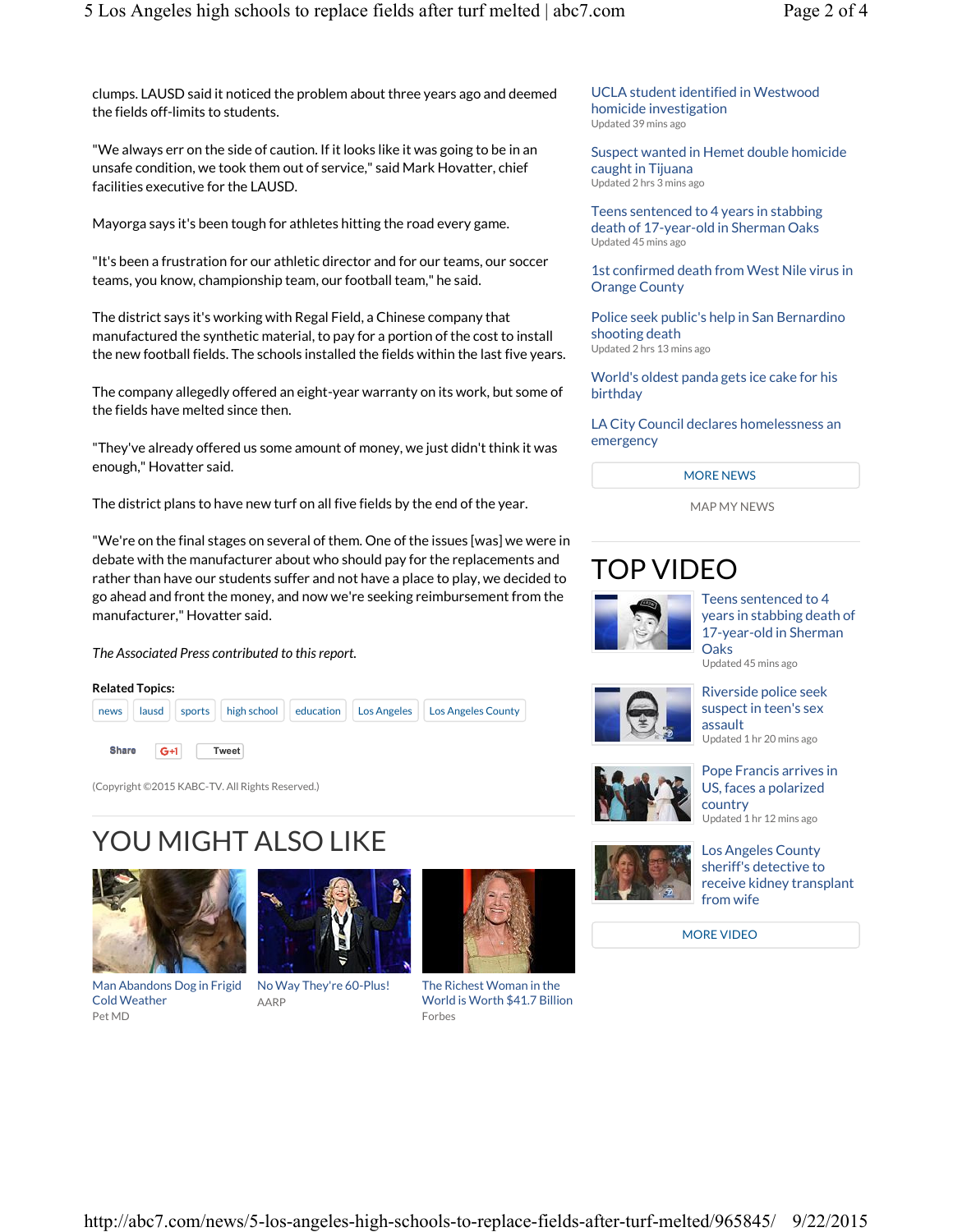



What Cats and Dogs Can See Why Are Girls Flipping Out that Humans Can't: You Pet MD

Over Kate Hudson's New Fabletics by Kate Hudson



15 Names That Are Going **Extinct** ParentingCollective.com

### FROM AROUND THE WEB

25 Shocking Images Before Disaster Stuck (BoredLion)

Kelley Blue Book's Top Picks for 2015 Cars (Kelley Blue Book)

Slim Jims or Tan Grandma Legs? (Slim Jim)

15 Foods to Avoid with High Blood Pressure (HealthCentral)

16 Pics of Abandoned Places That Will Send a Chill Down Your Spine (Swifty)

Dubai Is Wonderful, but Never Ever Do These Things (Destination Tips)



Video shows violent brawl between 49ers and Steelers fans in Downey

Police investigating 15-year-old girl's death in Tarzana

Tony Romo placed on short-term IR, out until at least Nov. 22

How would you survive these awkward family moments? 'Fresh Off the Boat' cast answers

Officers Step In at Wedding for Daughter of Slain Deputy

Ex-pro baseball player arrested in Corona double murder

Recommended by

| <b>22 Comments</b>         | ABC7.com            | $\bigoplus$ Login $\tau$ |
|----------------------------|---------------------|--------------------------|
| ● Recommend <b>2</b> Share |                     | Sort by Best -           |
|                            | Join the discussion |                          |



Lol you trust a chinese company to honor its warrenty? And you trust them even more to repay you the money fronted to redo these fields? With all this money wasted you could have a natural grass field and water it while still saving money.

 $3 \wedge \vert \vee \cdot$  Reply  $\cdot$  Share  $\vee$